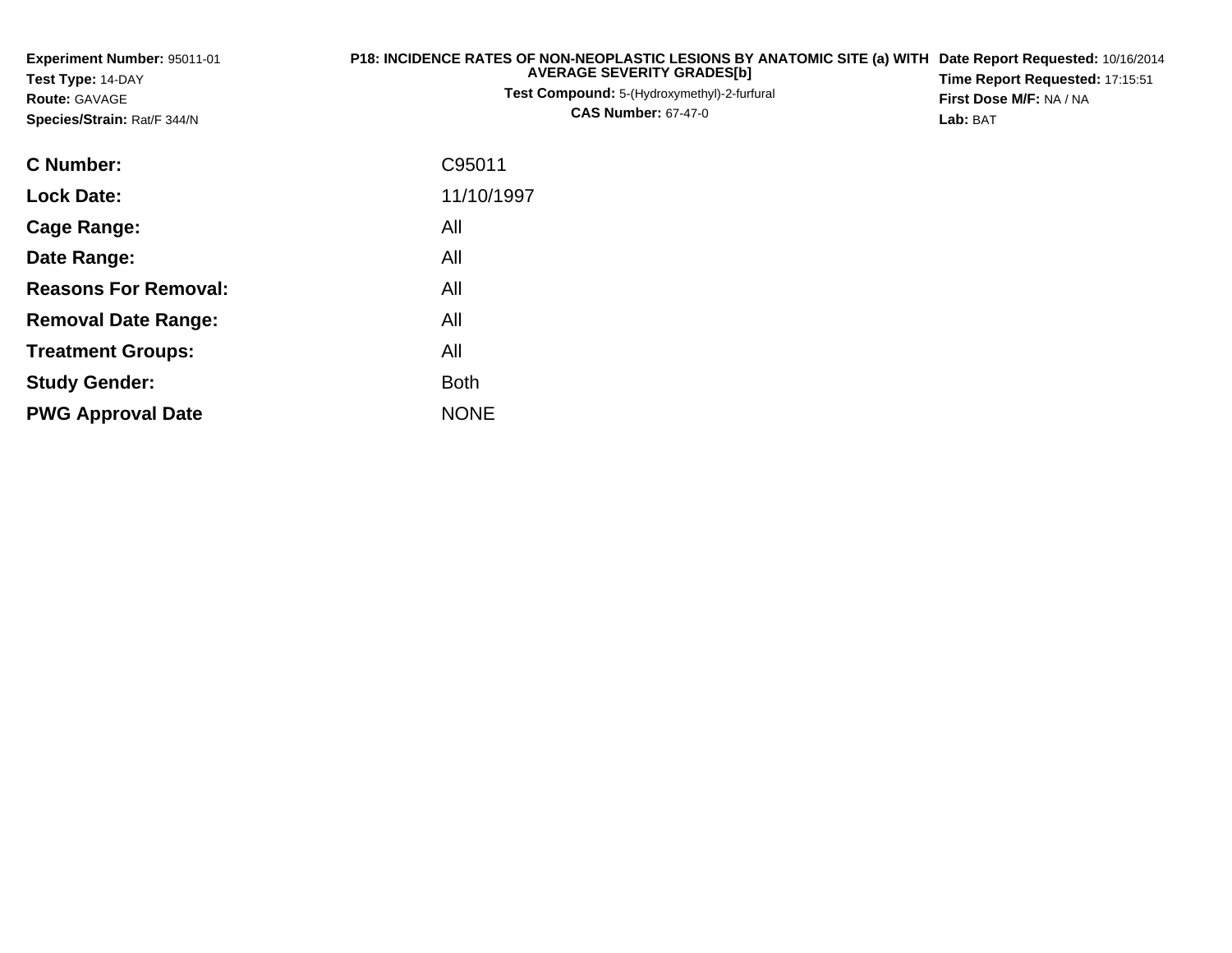| Experiment Number: 95011-01<br>Test Type: 14-DAY<br>Route: GAVAGE<br>Species/Strain: Rat/F 344/N                                                                 |                          | <b>AVERAGE SEVERITY GRADES[b]</b><br>Test Compound: 5-(Hydroxymethyl)-2-furfural<br><b>CAS Number: 67-47-0</b> | P18: INCIDENCE RATES OF NON-NEOPLASTIC LESIONS BY ANATOMIC SITE (a) WITH Date Report Requested: 10/16/2014<br>Time Report Requested: 17:15:51<br>First Dose M/F: NA / NA<br>Lab: BAT |                               |                          |                          |
|------------------------------------------------------------------------------------------------------------------------------------------------------------------|--------------------------|----------------------------------------------------------------------------------------------------------------|--------------------------------------------------------------------------------------------------------------------------------------------------------------------------------------|-------------------------------|--------------------------|--------------------------|
| F 344/N Rat MALE                                                                                                                                                 | 0 MG/KG                  | <b>94 MG/KG</b>                                                                                                | <b>MG/KG</b><br>188                                                                                                                                                                  | <b>MG/KG</b><br>375           | <b>MG/KG</b><br>750      | <b>MG/KG</b><br>1500     |
| <b>Disposition Summary</b>                                                                                                                                       |                          |                                                                                                                |                                                                                                                                                                                      |                               |                          |                          |
| <b>Animals Initially In Study</b><br><b>Early Deaths</b><br><b>Moribund Sacrifice</b>                                                                            | 5                        | 5                                                                                                              | 5                                                                                                                                                                                    | 5                             | 5                        | 5<br>1                   |
| <b>Survivors</b><br><b>Terminal Sacrifice</b>                                                                                                                    | 5                        | 5                                                                                                              | 5                                                                                                                                                                                    | 5                             | 5                        |                          |
| <b>Animals Examined Microscopically</b>                                                                                                                          | $5\phantom{1}$           | 5                                                                                                              | 5                                                                                                                                                                                    | 5                             | 5                        | 5                        |
| <b>ALIMENTARY SYSTEM</b><br>Intestine Large, Colon<br>Liver<br>Hepatodiaphragmatic Nodule<br>Stomach, Forestomach<br>Stomach, Glandular<br>CARDIOVASCULAR SYSTEM | (5)<br>(5)<br>(5)<br>(5) | (5)<br>(5)<br>(5)<br>(5)                                                                                       | (5)<br>(5)<br>(5)<br>(5)                                                                                                                                                             | (5)<br>(5)<br>1<br>(5)<br>(5) | (5)<br>(5)<br>(5)<br>(5) | (5)<br>(5)<br>(5)<br>(5) |
| None<br><b>ENDOCRINE SYSTEM</b><br>None                                                                                                                          |                          |                                                                                                                |                                                                                                                                                                                      |                               |                          |                          |
| <b>GENERAL BODY SYSTEM</b><br>None                                                                                                                               |                          |                                                                                                                |                                                                                                                                                                                      |                               |                          |                          |
| <b>GENITAL SYSTEM</b><br>None                                                                                                                                    |                          |                                                                                                                |                                                                                                                                                                                      |                               |                          |                          |
| <b>HEMATOPOIETIC SYSTEM</b><br>None                                                                                                                              |                          |                                                                                                                |                                                                                                                                                                                      |                               |                          |                          |
|                                                                                                                                                                  |                          |                                                                                                                |                                                                                                                                                                                      |                               |                          |                          |

## INTEGUMENTARY SYSTEM

None

a - Number of animals examined microscopically at site and number of animals with lesion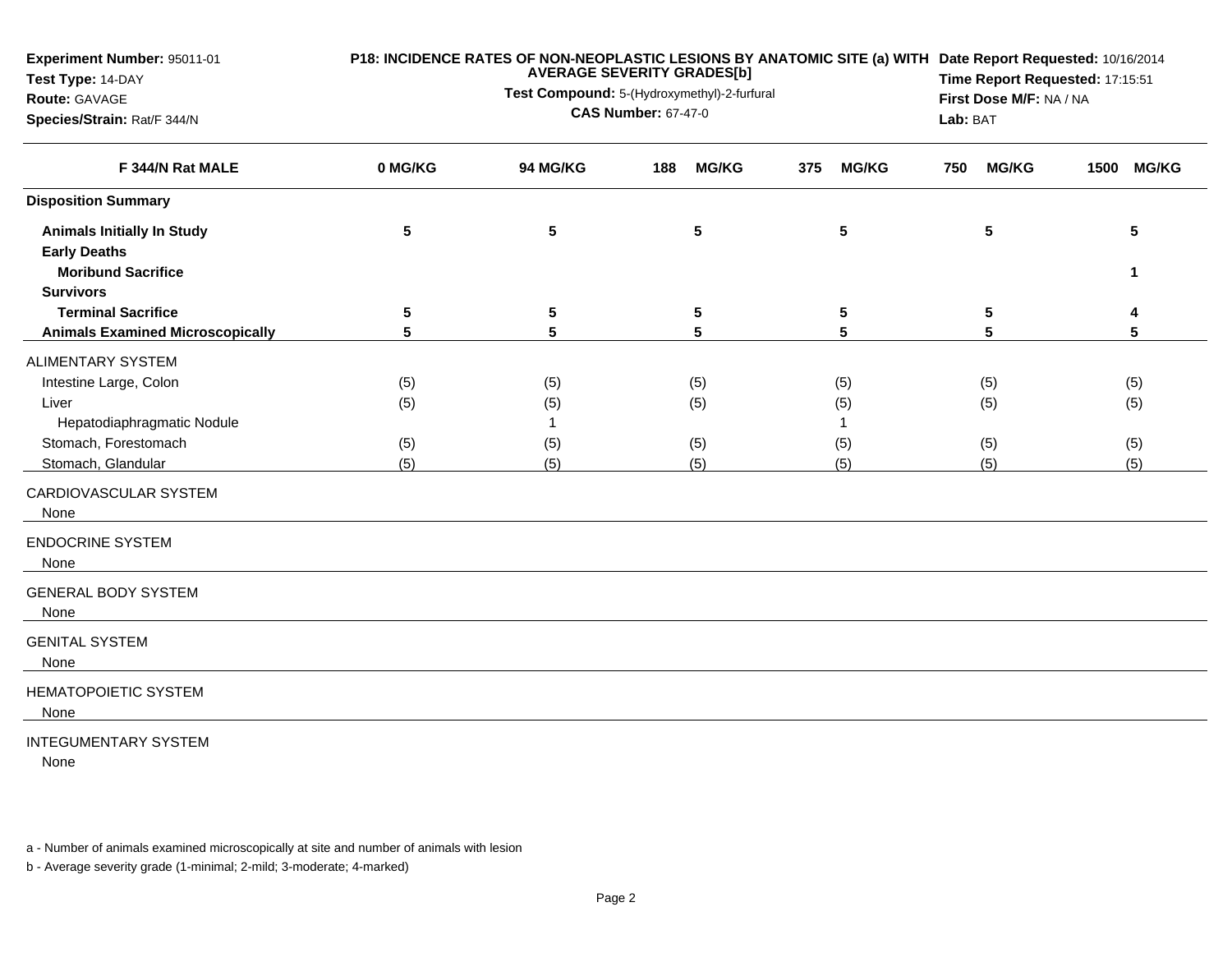| Experiment Number: 95011-01<br>Test Type: 14-DAY<br><b>Route: GAVAGE</b><br>Species/Strain: Rat/F 344/N | P18: INCIDENCE RATES OF NON-NEOPLASTIC LESIONS BY ANATOMIC SITE (a) WITH<br><b>AVERAGE SEVERITY GRADES[b]</b><br>Test Compound: 5-(Hydroxymethyl)-2-furfural<br><b>CAS Number: 67-47-0</b> |                 |     |              |     |              |     | Date Report Requested: 10/16/2014<br>Time Report Requested: 17:15:51<br>First Dose M/F: NA / NA<br>Lab: BAT |      |              |
|---------------------------------------------------------------------------------------------------------|--------------------------------------------------------------------------------------------------------------------------------------------------------------------------------------------|-----------------|-----|--------------|-----|--------------|-----|-------------------------------------------------------------------------------------------------------------|------|--------------|
| F 344/N Rat MALE                                                                                        | 0 MG/KG                                                                                                                                                                                    | <b>94 MG/KG</b> | 188 | <b>MG/KG</b> | 375 | <b>MG/KG</b> | 750 | <b>MG/KG</b>                                                                                                | 1500 | <b>MG/KG</b> |
| MUSCULOSKELETAL SYSTEM<br>None                                                                          |                                                                                                                                                                                            |                 |     |              |     |              |     |                                                                                                             |      |              |
| NERVOUS SYSTEM<br>None                                                                                  |                                                                                                                                                                                            |                 |     |              |     |              |     |                                                                                                             |      |              |
| <b>RESPIRATORY SYSTEM</b><br>None                                                                       |                                                                                                                                                                                            |                 |     |              |     |              |     |                                                                                                             |      |              |
| SPECIAL SENSES SYSTEM<br>None                                                                           |                                                                                                                                                                                            |                 |     |              |     |              |     |                                                                                                             |      |              |
| URINARY SYSTEM<br>None                                                                                  |                                                                                                                                                                                            |                 |     |              |     |              |     |                                                                                                             |      |              |

\*\*\*END OF MALE DATA\*\*\*

a - Number of animals examined microscopically at site and number of animals with lesion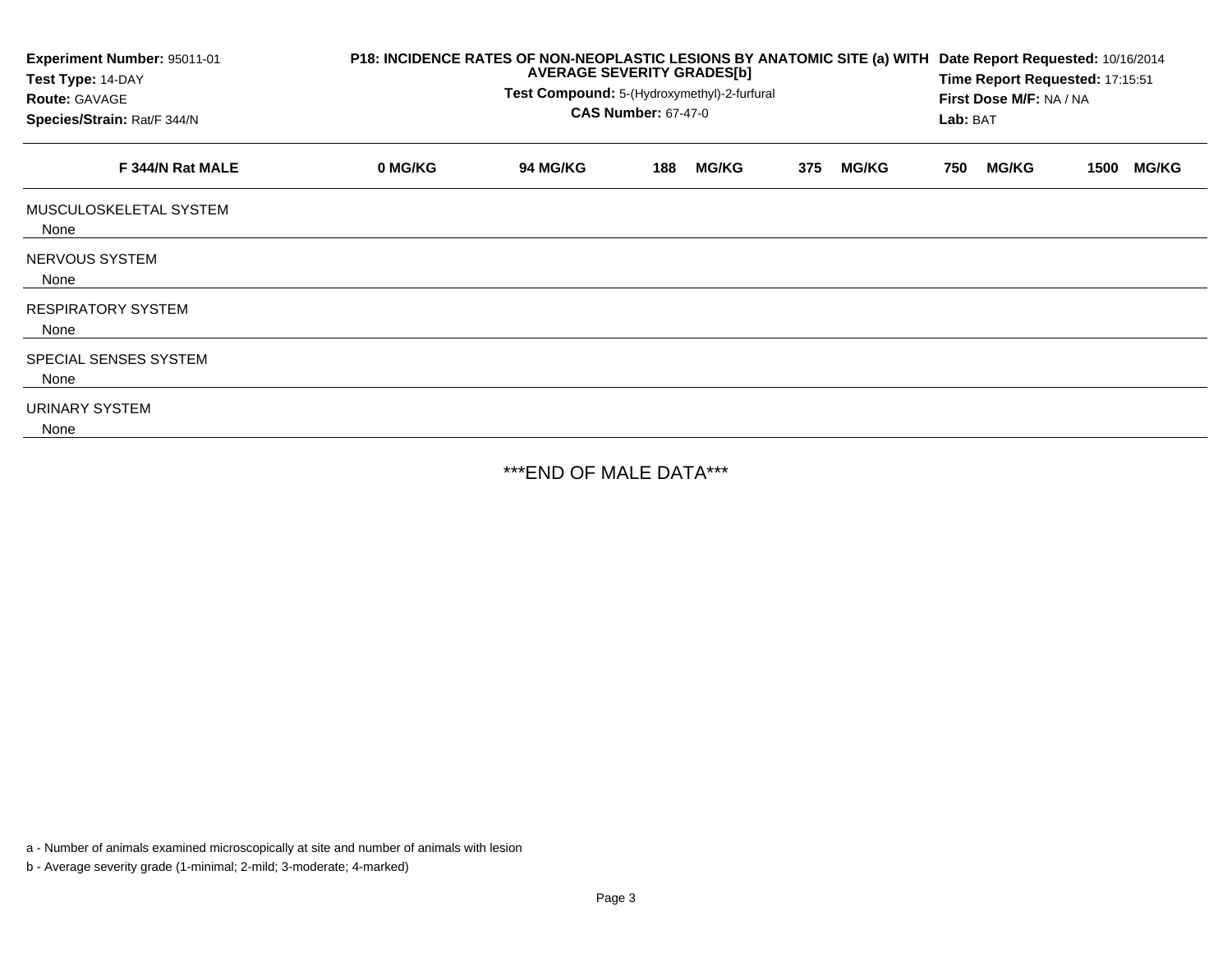| Experiment Number: 95011-01<br>Test Type: 14-DAY<br>Route: GAVAGE<br>Species/Strain: Rat/F 344/N |              | P18: INCIDENCE RATES OF NON-NEOPLASTIC LESIONS BY ANATOMIC SITE (a) WITH Date Report Requested: 10/16/2014<br>Time Report Requested: 17:15:51<br>First Dose M/F: NA / NA<br>Lab: BAT |                     |                     |                     |            |
|--------------------------------------------------------------------------------------------------|--------------|--------------------------------------------------------------------------------------------------------------------------------------------------------------------------------------|---------------------|---------------------|---------------------|------------|
| F 344/N Rat FEMALE                                                                               | 0 MG/KG      | 94 MG/KG                                                                                                                                                                             | <b>MG/KG</b><br>188 | 375<br><b>MG/KG</b> | <b>MG/KG</b><br>750 | 1500 MG/KG |
| <b>Disposition Summary</b>                                                                       |              |                                                                                                                                                                                      |                     |                     |                     |            |
| <b>Animals Initially In Study</b><br><b>Early Deaths</b>                                         | 5            | 5                                                                                                                                                                                    | 5                   | 5                   | 5                   | 5          |
| <b>Survivors</b>                                                                                 |              |                                                                                                                                                                                      |                     |                     |                     |            |
| <b>Terminal Sacrifice</b>                                                                        | 5            | 5                                                                                                                                                                                    | 5                   | 5                   | 5                   | $\sqrt{5}$ |
| <b>Animals Examined Microscopically</b>                                                          | 5            | 5                                                                                                                                                                                    | 5                   | 5                   | 5                   | 5          |
| <b>ALIMENTARY SYSTEM</b>                                                                         |              |                                                                                                                                                                                      |                     |                     |                     |            |
| Intestine Large, Colon                                                                           | (5)          | (5)                                                                                                                                                                                  | (5)                 | (5)                 | (5)                 | (5)        |
| Liver                                                                                            | (5)          | (5)                                                                                                                                                                                  | (5)                 | (5)                 | (5)                 | (5)        |
| Hepatodiaphragmatic Nodule                                                                       | $\mathbf{1}$ |                                                                                                                                                                                      | 1                   |                     |                     |            |
| Stomach, Forestomach                                                                             | (5)          | (5)                                                                                                                                                                                  | (5)                 | (5)                 | (5)                 | (5)        |
| Stomach, Glandular                                                                               | (5)          | (5)                                                                                                                                                                                  | (5)                 | (5)                 | (5)                 | (5)        |
| CARDIOVASCULAR SYSTEM<br>None                                                                    |              |                                                                                                                                                                                      |                     |                     |                     |            |
| <b>ENDOCRINE SYSTEM</b><br>None                                                                  |              |                                                                                                                                                                                      |                     |                     |                     |            |
| <b>GENERAL BODY SYSTEM</b><br>None                                                               |              |                                                                                                                                                                                      |                     |                     |                     |            |
| <b>GENITAL SYSTEM</b><br>None                                                                    |              |                                                                                                                                                                                      |                     |                     |                     |            |
| <b>HEMATOPOIETIC SYSTEM</b><br>None                                                              |              |                                                                                                                                                                                      |                     |                     |                     |            |
| <b>INTEGUMENTARY SYSTEM</b><br>None                                                              |              |                                                                                                                                                                                      |                     |                     |                     |            |
| MUSCULOSKELETAL SYSTEM                                                                           |              |                                                                                                                                                                                      |                     |                     |                     |            |

a - Number of animals examined microscopically at site and number of animals with lesion